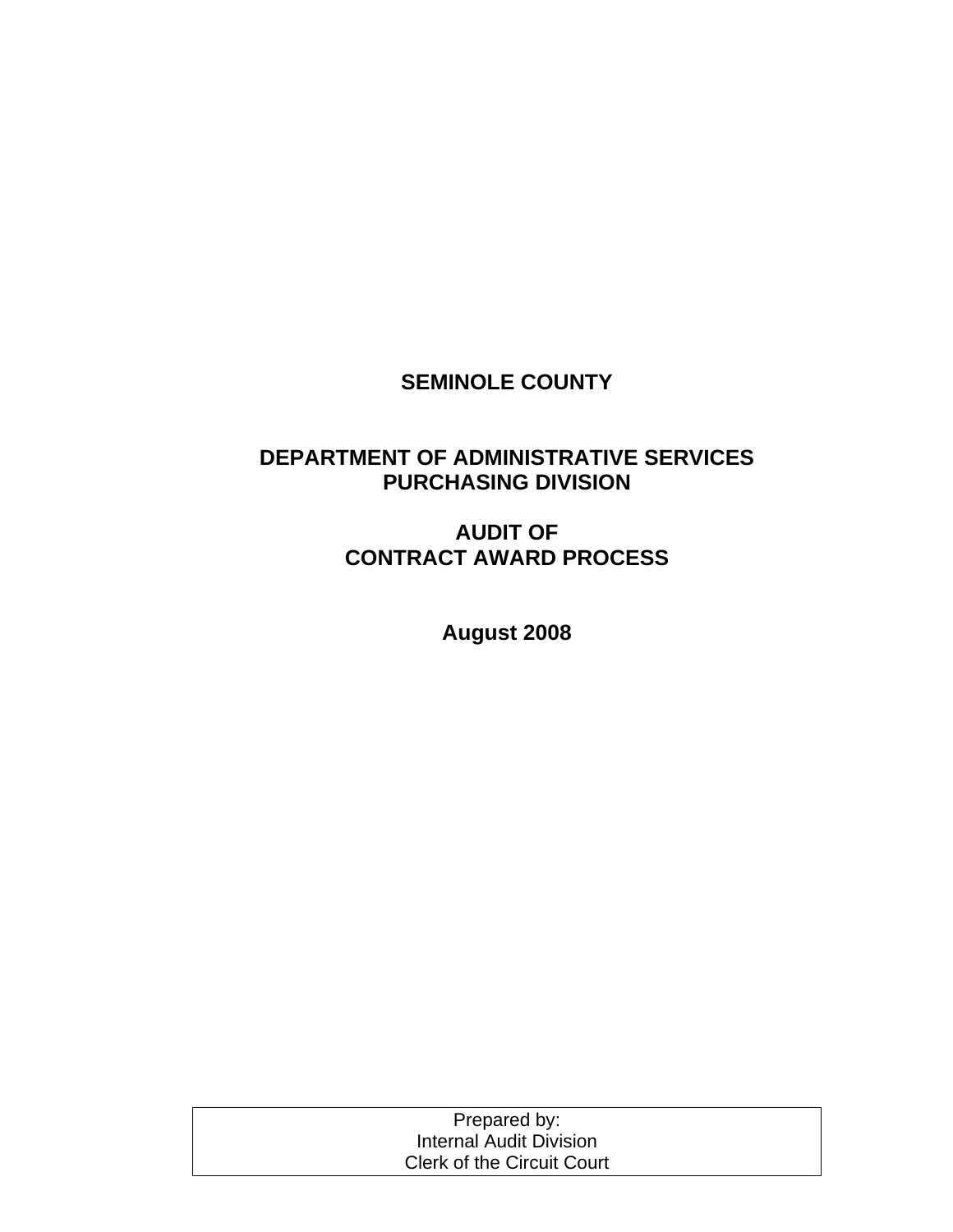

**MARYANNE MORSE** Clerk of the Circuit Court Seminole County

August 28, 2008

The Honorable Brenda Carey Chairman The Board of County Commissioners Seminole County, Florida 1101 East First Street Sanford, FL 32771

Dear Madam Chairman:

I am very pleased to present you with the attached audit of the Contract Award Process (Report No. 082808).

The purpose of the audit was to determine if the contract award process is fair and equitable and in compliance with the applicable rules and regulations of Seminole County. Also, to determine if the administrative controls over the program are adequate and effective. It is our opinion that contracts awarded are based on fair and open competition and in compliance with county policy.

I would like to personally thank Mr. Ray Hooper and the men and women of the Purchasing Division for their assistance throughout the course of this audit. Their assistance was deeply appreciated. With warmest personal regards, I am

Most cordially.

Maryanne Morse Clerk of the Circuit Court Seminole County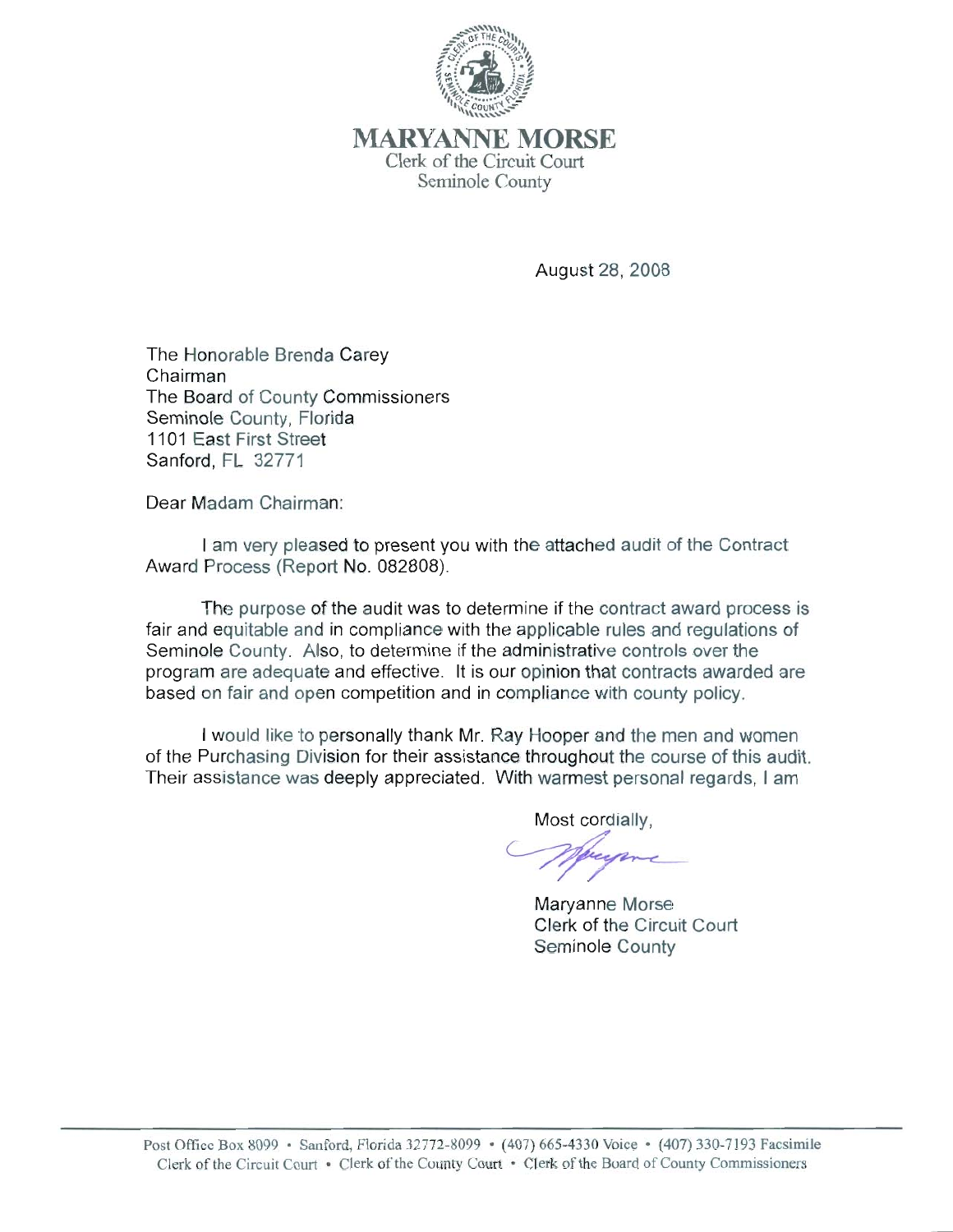#### **DISTRIBUTION LIST**

#### BOARD OF COUNTY COMMISSIONERS Mr. Carlton Henley Ms. Brenda Carey Mr. Bob Dallari Mr. Michael McLean Mr. Dick Van Der Weide

COUNTY MANAGER'S OFFICE Ms. Cindy Coto

ADMINISTRATIVE SERVICES DEPARTMENT Mr. Frank Raymond Mr. Ray Hooper

BOARD OF COUNTY COMMISSION RECORDS Ms. Sandy McCann

| Prepared by:                      |  |
|-----------------------------------|--|
| Internal Audit Division           |  |
| <b>Clerk of the Circuit Court</b> |  |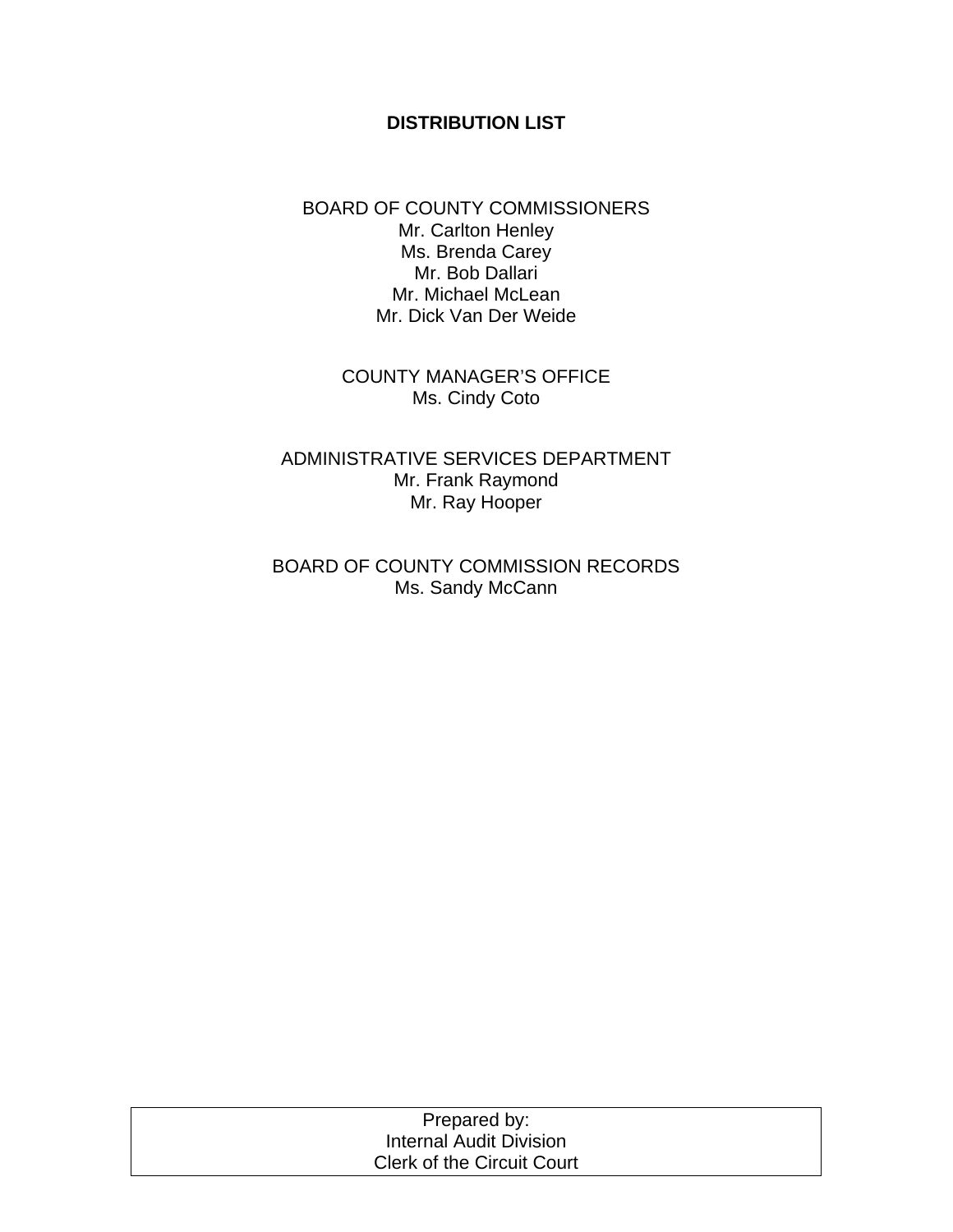# **TABLE OF CONTENTS**

## **Transmittal letter Introduction**

# **Findings and Recommendations**

| 1. Some forms required as part of the Purchasing Department's<br>standard construction bid package were not in the contract file. |  |  |
|-----------------------------------------------------------------------------------------------------------------------------------|--|--|
|                                                                                                                                   |  |  |
|                                                                                                                                   |  |  |

| Prepared by:                      |  |
|-----------------------------------|--|
| Internal Audit Division           |  |
| <b>Clerk of the Circuit Court</b> |  |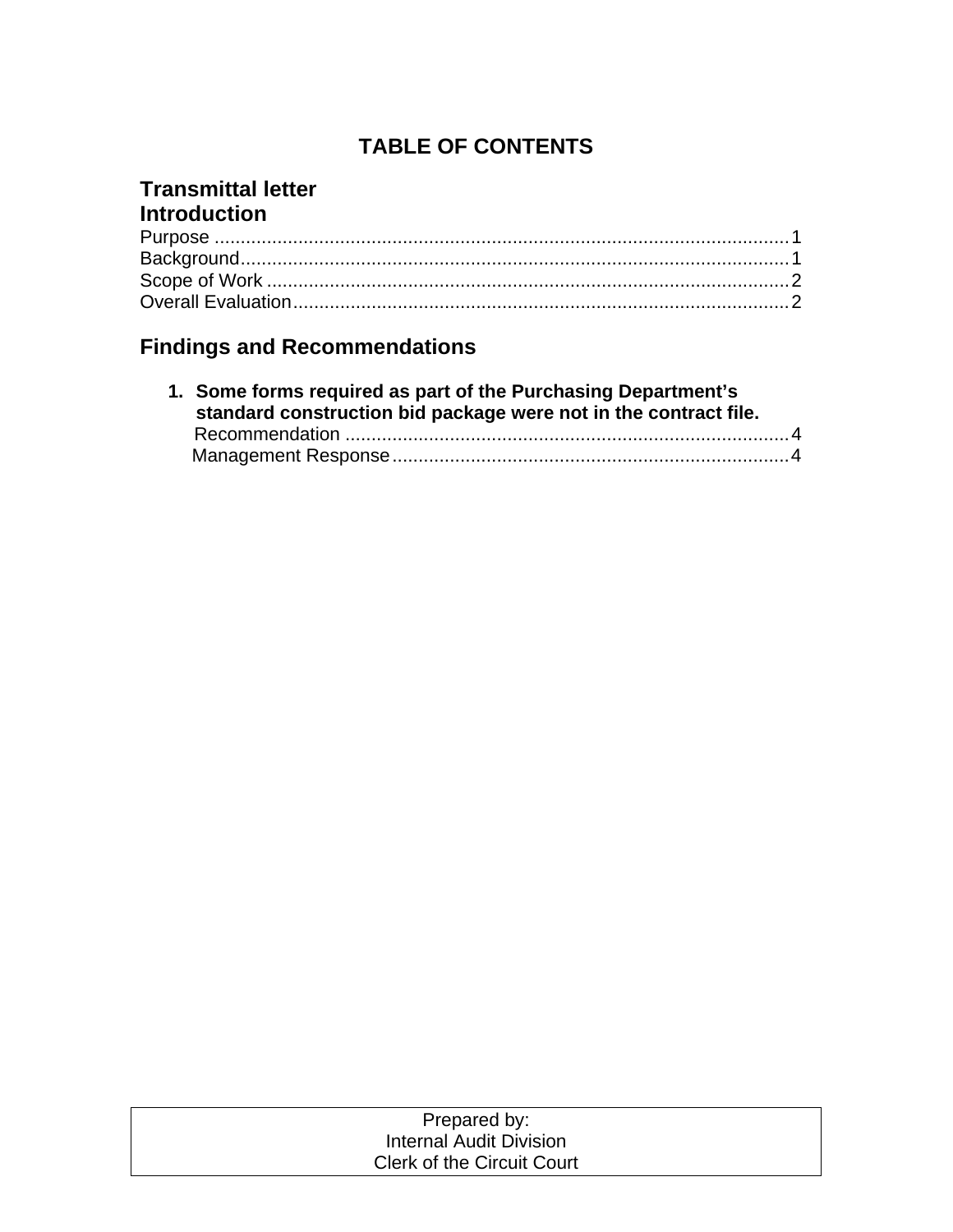## **Seminole County Department of Administrative Services Purchasing Division**

## **Audit of the Contract Award Process**

The Internal Audit Division of the Office of the Clerk of the Circuit Court has completed an audit of the contract award process. This audit was performed as a scheduled audit for fiscal year 2008.

#### **Purpose**

The purpose of the audit was to determine if the contract award process is fair and equitable and in compliance with the applicable rules and regulations of Seminole County. Also, to determine if the internal administrative controls over the program are adequate and effective.

#### **Background**

The Seminole County Purchasing & Contracts Division is located at 1101 E. First Street, Sanford, FL 32771 and is staffed with 12 employees. Purchasing & Contracts is a division of the County Administrative Services Department that ultimately reports to the County Manger's Office.

The Purchasing and Contracts Division was the recipient of the "Award for Excellence in Public Procurement" from Florida Association of Public Purchasing Officers, Inc. for 2008 and was re-accredited by National Institute of Governmental Purchasing (NIGP) in 2008.

For the fiscal years 2006 through 2007, this division was responsible for the award of over \$574 million in contracts and purchase orders. The projected contracts and purchase orders for fiscal year 2008 is \$241 million.

| <b>Type of Contract</b>                | <b>Combined</b><br><b>Fiscal Years</b><br>2006 to 2007<br>(in \$ Millions) | <b>Projected</b><br>2008<br>(in \$ Millions) |
|----------------------------------------|----------------------------------------------------------------------------|----------------------------------------------|
| <b>Procurement Cards</b>               |                                                                            | З                                            |
| <b>Purchase Orders</b>                 | \$119                                                                      | 45                                           |
| <b>Construction Contracts</b>          | \$232                                                                      | 85                                           |
| <b>Professional Services Contracts</b> | 43                                                                         | 5                                            |
| RFP's, IFB's, & Term Contracts         | 50                                                                         | 5                                            |
| <b>Work Orders</b>                     | \$114                                                                      | 96                                           |
| <b>Miscellaneous Contracts</b>         |                                                                            | $\overline{\phantom{a}}$                     |
| <b>Total</b>                           |                                                                            |                                              |

| Prepared by:                      |  |
|-----------------------------------|--|
| Internal Audit Division           |  |
| <b>Clerk of the Circuit Court</b> |  |
|                                   |  |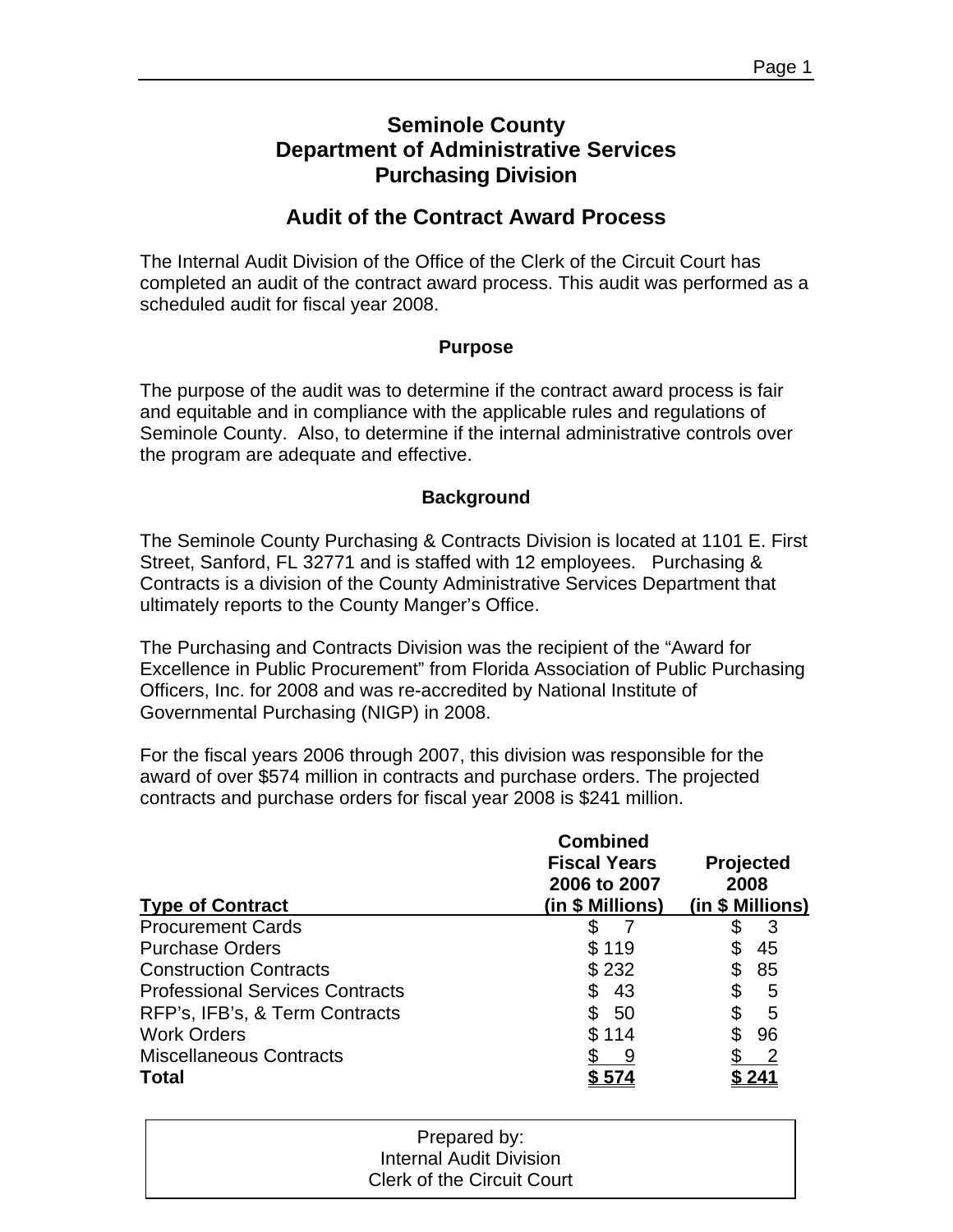#### **Scope of Work**

The scope of this audit included a review of all contracts awarded by Seminole County for the period from October 2005 to March 2008.

The audit included:

- Review of procedures to ensure fair and open competition;
- Review of internal controls used to ensure that all contract awards are in accordance with established terms, conditions, laws, and regulations;
- Review of contract award documents to ensure the award is properly supported, for official county business, in accordance with county purchasing code; and,
- Any other procedures considered necessary under the circumstances.

The audit was performed by the Internal Audit Division of the Clerk of the Circuit Court.

#### **Overall Evaluation**

It is our opinion that contracts are awarded based on fair and open competition and in compliance with county policy.

The only issue noted during the review is the following:

• Some forms required as part of the Purchasing Department's standard construction contract bid package were not in the contract file.

This issue is in the process of being addressed by Purchasing Management.

A more detailed finding and recommendation is included in the report that follows.

| Prepared by:                      |
|-----------------------------------|
| <b>Internal Audit Division</b>    |
| <b>Clerk of the Circuit Court</b> |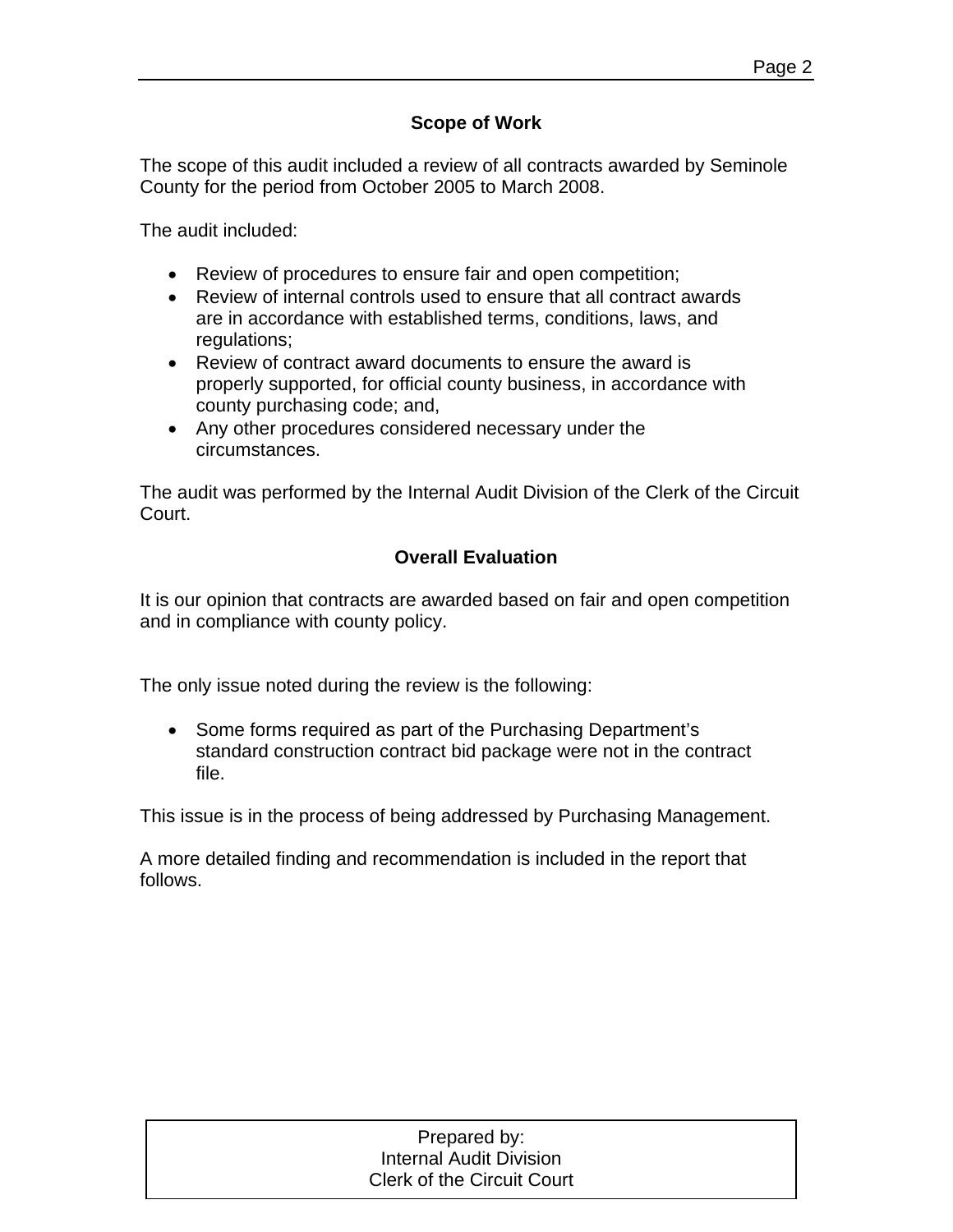#### **FINDING NO. 1**

*Some forms required as part of the Purchasing Department's standard construction contract bid package were not in the contract file.* 

The Administrative Code 8.15 requires the following documents to be submitted to the County:

- Bid Form
- Bid Bond
- Trench Safety Form
- Bidder Information Form
- Request for Taxpayer ID Number IRS Form W-9
- Public Entity Crimes Form
- Non-Collusion Affidavit of Bidder
- Certification of Non-segregated Facilities
- Notice of Bid
- Drug-Free Work Place
- Non-Collusion Affidavit of Subcontractors
- Agreement Performance Bond
- Payment Bond
- Material and Workmanship Bond
- American with Disabilities Act Affidavit
- Contractors Insurance Requirements

Examples of missing documents include the following:

Two contract files were missing the Bid Bond. The Bid Bond could not be located for the John Carlo, Inc. contract #CC-0256-06A "Lake Drive Phase I & II and the Central Florida Environmental Corp. contract #CC-1055-06. Nothing in the file indicated where these documents might be located.

Although there is sufficient proof that the County is in compliance with the objective of having fair and open competition, the audit trail is incomplete. By not having a complete audit trail there is no documentation that the county is in complete compliance with the Administrative Code.

#### **Current Status**

Purchasing is in the process of implementing a paperless storage system and many documents are now located via an on-line file. The manager of Purchasing has indicated that the two bid bonds were noted on the Bid Tab as received and were returned to the contractors once performance bonds were submitted.

| Prepared by:                      |  |
|-----------------------------------|--|
| Internal Audit Division           |  |
| <b>Clerk of the Circuit Court</b> |  |
|                                   |  |